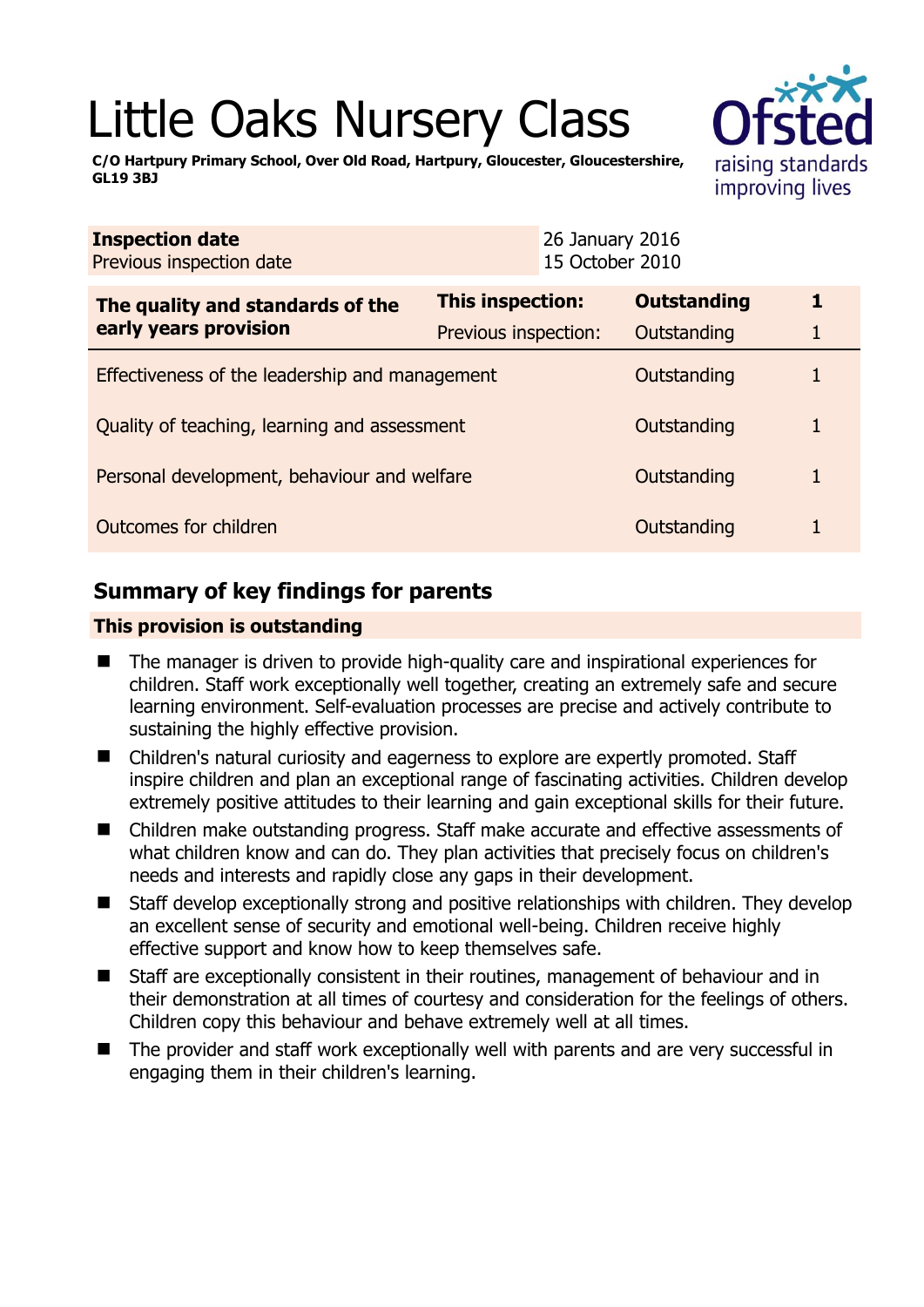## **What the setting needs to do to improve further**

#### **To further improve the quality of the early years provision the provider should:**

■ make even more consistent use of the excellent strategies to support younger children's early speech and language development even further.

#### **Inspection activities**

- $\blacksquare$  The inspector observed the quality of teaching during activities, indoors and outdoors, and assessed the impact this has on children's learning.
- The inspector completed a joint observation with the provider/manager.
- The inspector looked at relevant documentation, such as self-evaluation and evidence of the suitability of staff working in the nursery, and held discussions with the provider/manager.
- The inspector spoke to a small selection of parents during the inspection and took account of their views.

#### **Inspector**

Lesley Voaden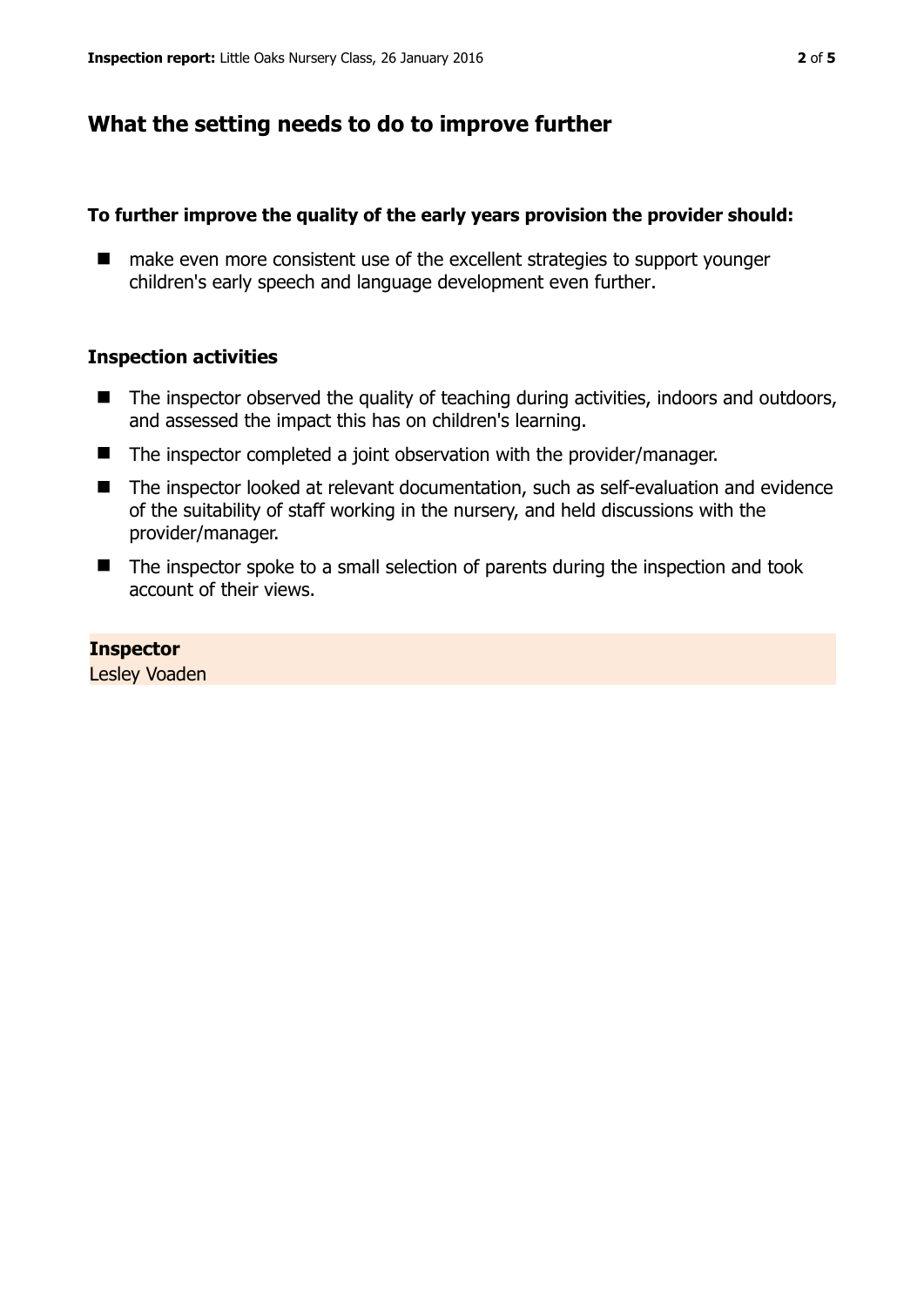## **Inspection findings**

## **Effectiveness of the leadership and management is outstanding**

The provider is ambitious to maintain excellence and ensure that every aspect of the nursery is up to date and children benefit from the best quality practice. She uses robust procedures and highly effective systems to ensure that she meets staff training and professional development needs, and supports them well. Safeguarding is effective. Staff prioritise children's safety and know exactly how to respond to any concerns about their welfare. The provider astutely identifies the impact of teaching on children's care and monitors their progress exceptionally well. For example, this has led to identifying further training to ensure they sustain their excellent practice. The provider has exceptional partnerships with parents and the local school. Children receive excellent support as they prepare emotionally and educationally for the next stage in their learning.

### **Quality of teaching, learning and assessment is outstanding**

Staff have an excellent knowledge of how children learn and provide rich, varied and imaginative experiences that engage and motivate them. Staff have high expectations. They encourage children to investigate for themselves and are highly supportive. The exceptional level of challenge provided by the adventurous and highly stimulating environment enables children to explore and extend their own skills. They are inspired to achieve and are confident to try new experiences. The teaching of early mathematical skills is highly effective. For example, staff encourage children to recall a familiar story, to sequence different sized bowls into the correct order and count how many spoons of oats fill each one. These skills are weaved seamlessly through children's play. Staff support children's early speech and language very effectively. Overall, they use excellent strategies consistently. Practice is of a high standard.

## **Personal development, behaviour and welfare are outstanding**

Staff use their considerable expertise to teach children safe behaviours. Children recognise and identify possible dangers outdoors. This strongly contributes to children's very good skills in assessing and managing the risks they want to take. For example, children know that they must take care on wet grass and when climbing on slippery wood. Regardless of the weather conditions, children eagerly play outside. Children have excellent opportunities to gain first-hand experiences of life and growth, along with endless opportunities for creativity, imagination and physical development.

### **Outcomes for children are outstanding**

All children make outstanding progress given their starting points. An excellent range of additional support is used to meet children's individual needs. Children's self-assurance, confidence and independence help prepare them extremely well for the next stage in their learning.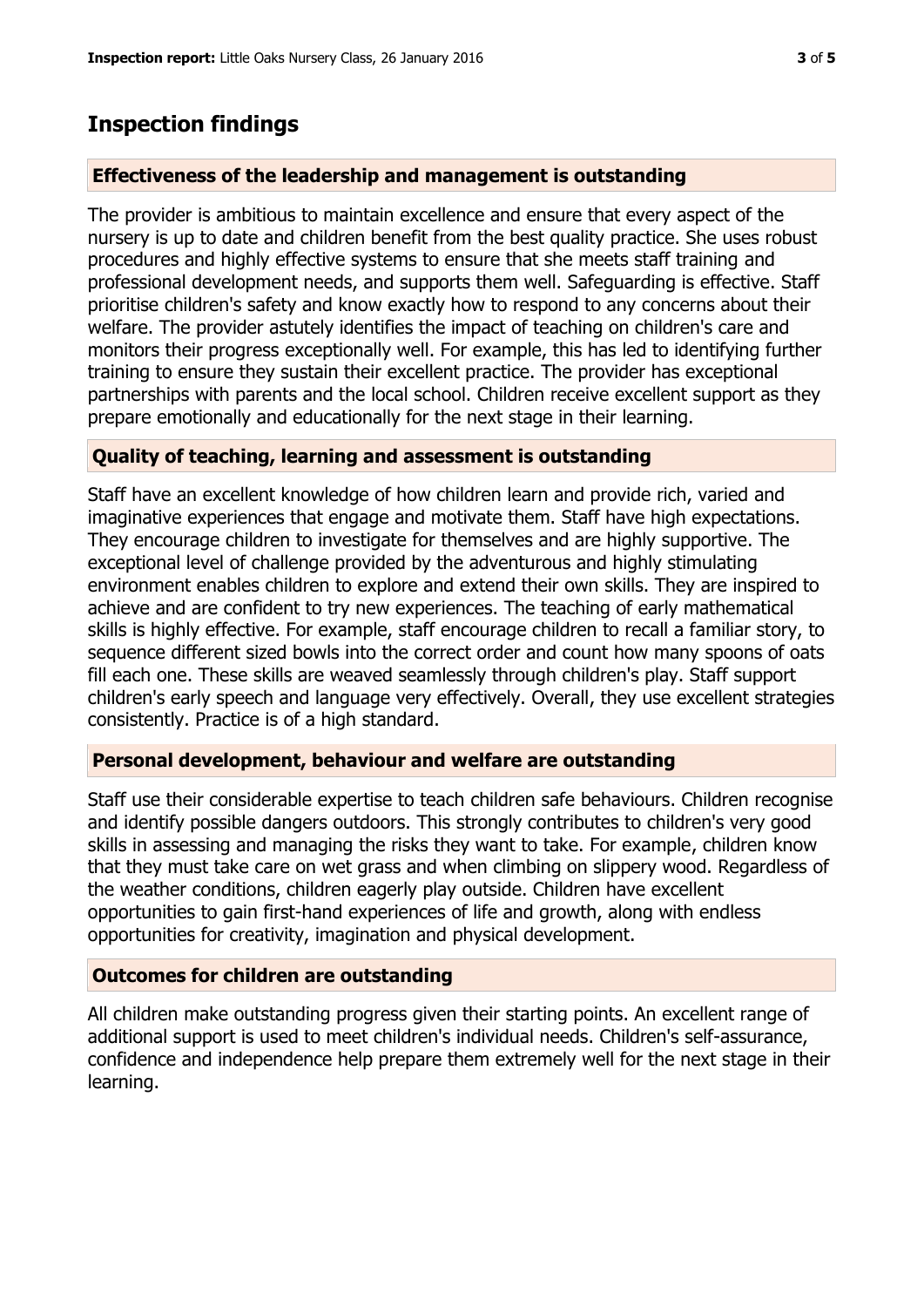## **Setting details**

| Unique reference number       | 511781                                                                               |
|-------------------------------|--------------------------------------------------------------------------------------|
| <b>Local authority</b>        | Gloucestershire                                                                      |
| <b>Inspection number</b>      | 826268                                                                               |
| <b>Type of provision</b>      | Full-time provision                                                                  |
| Day care type                 | Childcare - Non-Domestic                                                             |
| <b>Registers</b>              | Early Years Register, Compulsory Childcare<br>Register, Voluntary Childcare Register |
| <b>Age range of children</b>  | $2 - 8$                                                                              |
| <b>Total number of places</b> | 30                                                                                   |
| Number of children on roll    | 23                                                                                   |
| <b>Name of provider</b>       | Little Oaks Nursery Class Committee                                                  |
| Date of previous inspection   | 15 October 2010                                                                      |
| <b>Telephone number</b>       | 07961 550 398                                                                        |

Little Oaks Nursery Class opened in 1997. It operates from the grounds of the New Hartpury Primary School in the village of Hartpury in Gloucestershire. The nursery opens five days a week during term time in addition to the first three weeks of the summer holiday. Opening hours are from 9am to 3pm with extended hours for school age children. The nursery receives funding to provide free early education for children aged two, three and four years. There are seven staff working with the children; of these, one has Early Years Professional Status and the remainder have qualifications at level 3 or above.

This inspection was carried out by Ofsted under sections 49 and 50 of the Childcare Act 2006 on the quality and standards of provision that is registered on the Early Years Register. The registered person must ensure that this provision complies with the statutory framework for children's learning, development and care, known as the Early Years Foundation Stage.

Any complaints about the inspection or the report should be made following the procedures set out in the guidance 'Complaints procedure: raising concerns and making complaints about Ofsted', which is available from Ofsted's website: www.gov.uk/government/organisations/ofsted. If you would like Ofsted to send you a copy of the guidance, please telephone 0300 123 4234, or email enquiries@ofsted.gov.uk.